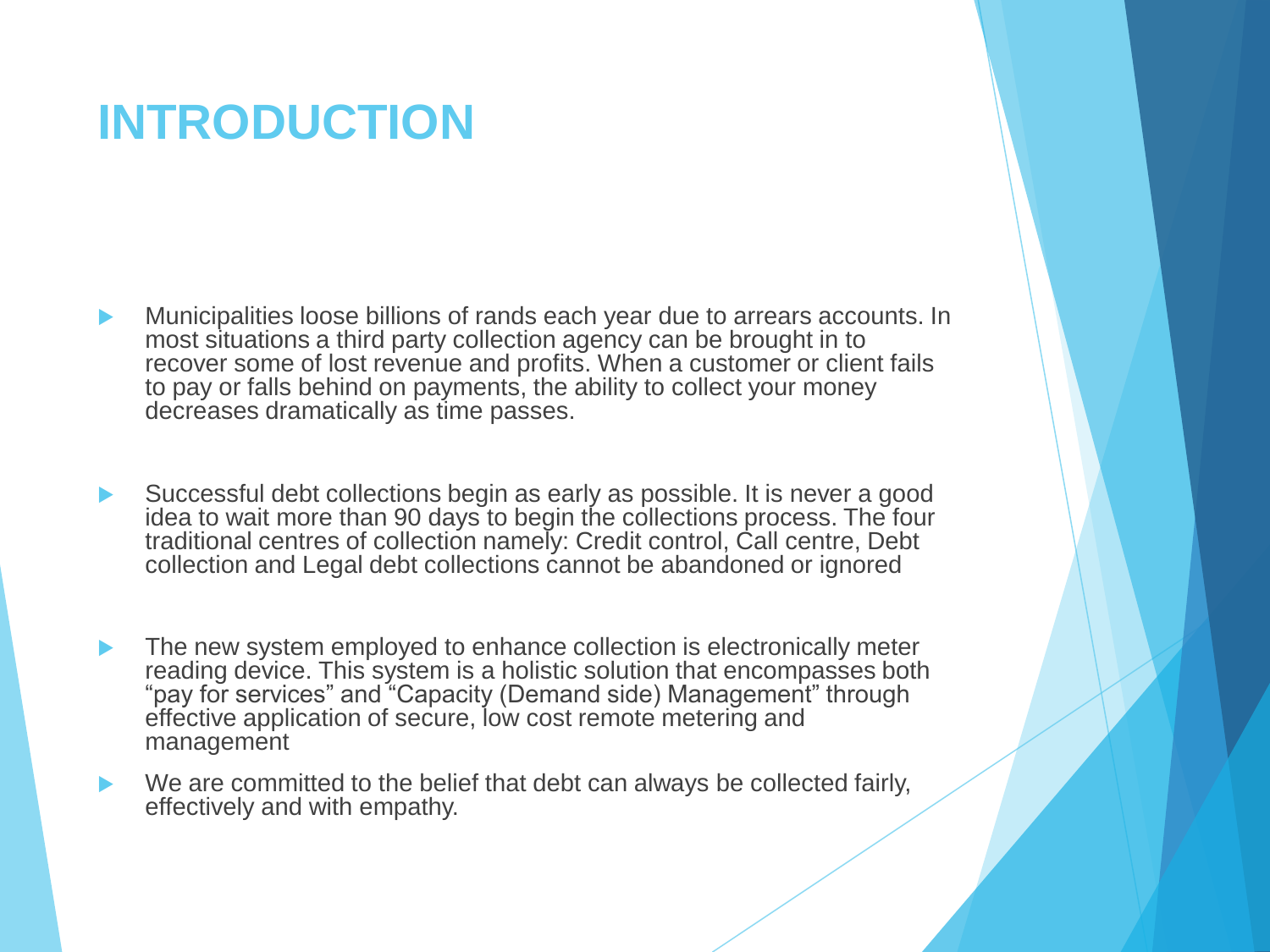### **CAUSE OF CONCERN IN MUNICIPAL COLLECTION [PROBLEMS**

|  | <b>Non-payment for services</b> |  |  |
|--|---------------------------------|--|--|
|--|---------------------------------|--|--|

- 1. Services are not billed correctly causing payment issues [**admin error**]
- 2. Payments are not made either willfully or due to financial difficulties [**education**]
- 3. Enforcement is difficult to carry out against an individual consumer [**political**]
- 4. Service personnel are in physical danger from certain communities if they attempt to remove service [**education and tolerance**]
- 5. Arbitrary cut off may impact civil & constitutional rights of consumers, especially if there is a life critical dependency on power supplies [**communication breakdown**]
- 6. Unmanaged cut off will increase the hardship of those affected
- 7. Possible indigents customers who don't meet the qualification criteria to indigent status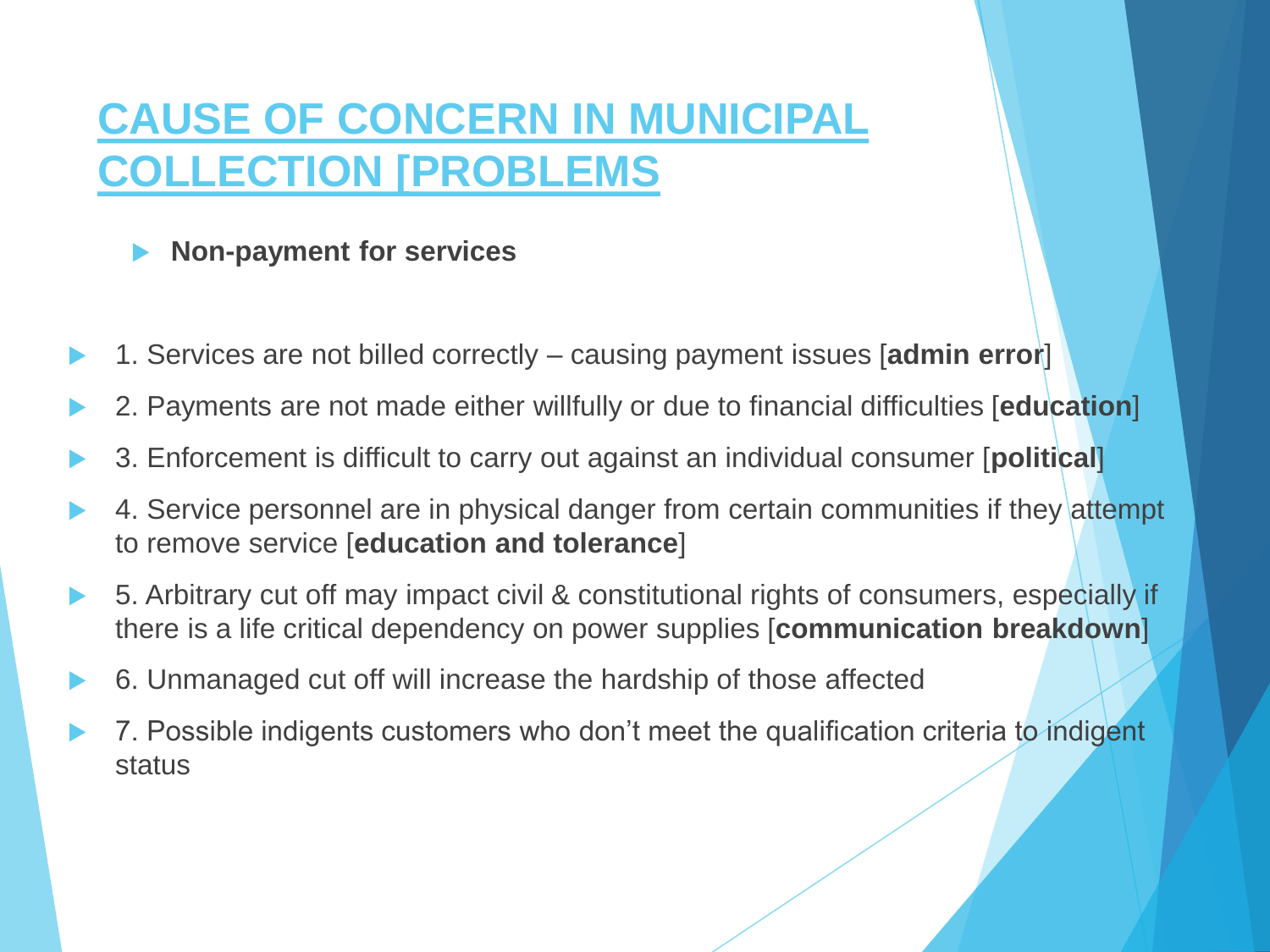### **CAUSE OF CONCERN IN MUNICIPAL COLLECTION [PROBLEMS**

**Theft of services through illegal and unsafe connections** 

- 1. Illegal connections endanger the lives of the immediate community
- 2. Service personnel cannot create any long term repairs as the damage reoccurs immediately immediately
- 3. The illegal connection is not metered nor is it paid for
- 4. The illegal connection has not load limiting breakers or similar to protect life
- 5. Constant overload and abuse of the connection results in the surrounding feeder infrastructure being damaged leading to community dissatisfaction
- 6. A community solution is hard to implement due to costs of highly specialized equipment
- 7. Illegal connections take place prior to the metering point so true losses can only be averaged for any particular area.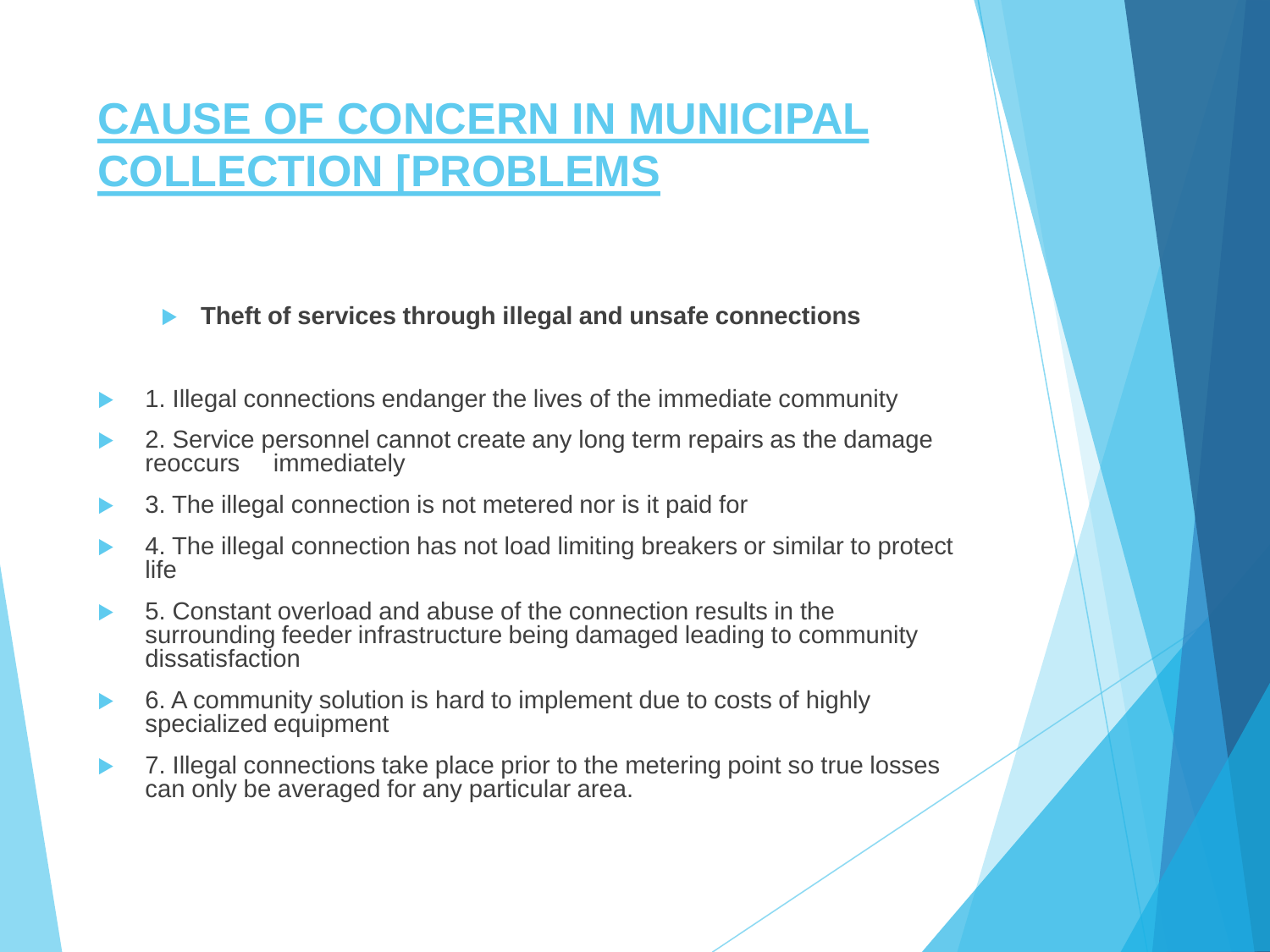### **CAUSE OF CONCERN IN MUNICIPAL COLLECTION [PROBLEMS]**

#### **Damage and theft of public infrastructure**

- 1. Vandalism costs money to repair or replace public equipment
- 2. It also endangers lives in a community especially the vulnerable such as children.
- 3. The vandals will often destroy related services in the course of their activities.
- 4. Theft of components such as aluminium or copper or even just steel enclosures often drive these actions and leave communities without essential service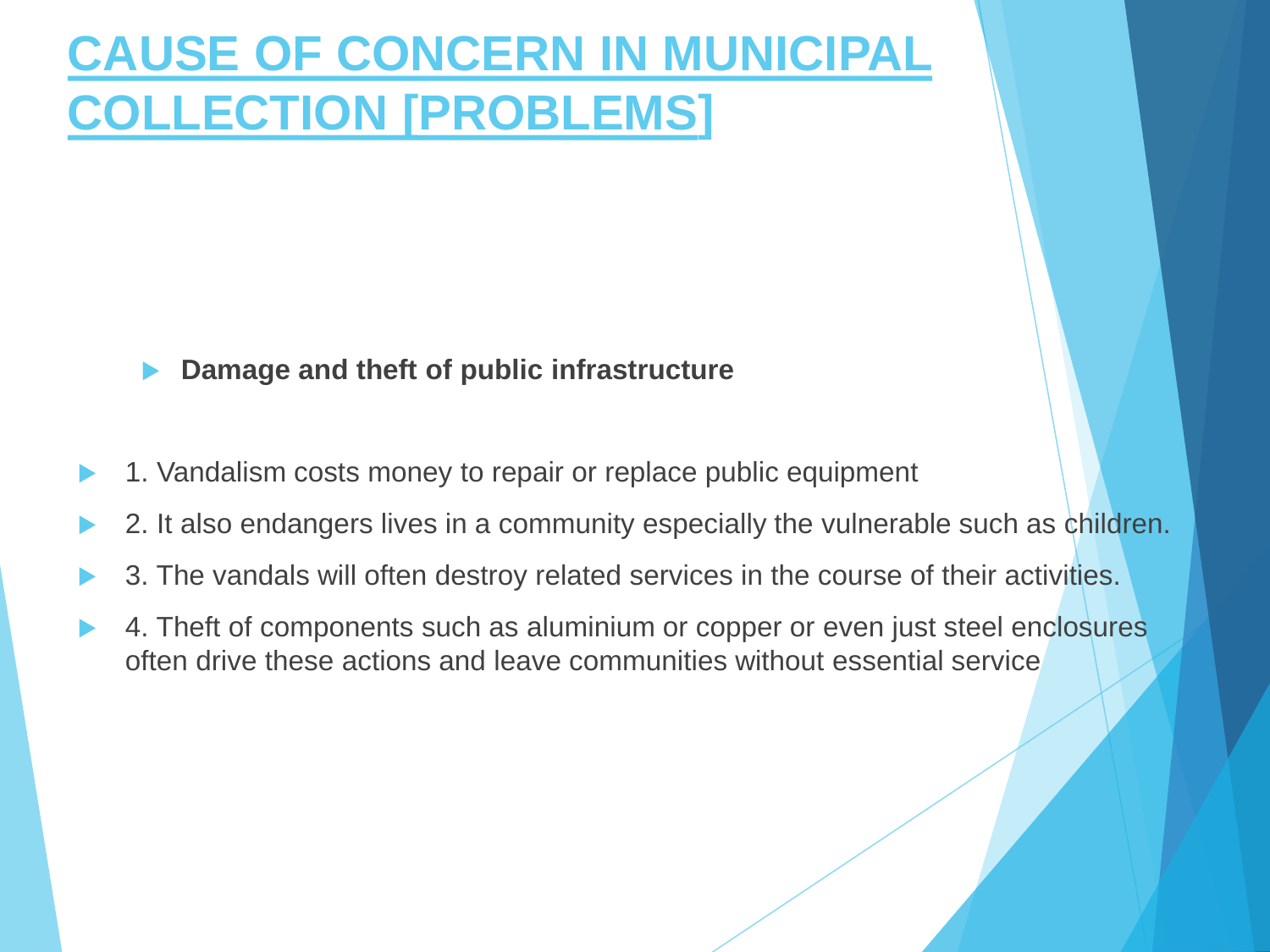### **CAUSE OF CONCERN IN MUNICIPAL COLLECTION [PROBLEMS]**

### **Capacity management**

- 1. Demand management cannot take place in a environment of illegal connections of continual non payment
- 2. Consumers cannot be educated in the traditional metering environment as there is no way to remotely interact with the supply
- ▶ 3. The scale of the problem is such that staff cannot be sent out to load shed consumers when capacity is being over utilized
- 4. Old technology meters and connections have no way of providing any "partial" supply, they will supply to the limit of the corresponding breaker
- 5. No view of individual, local or regional consumption is remotely available to enable proper planning and response strategies to be created.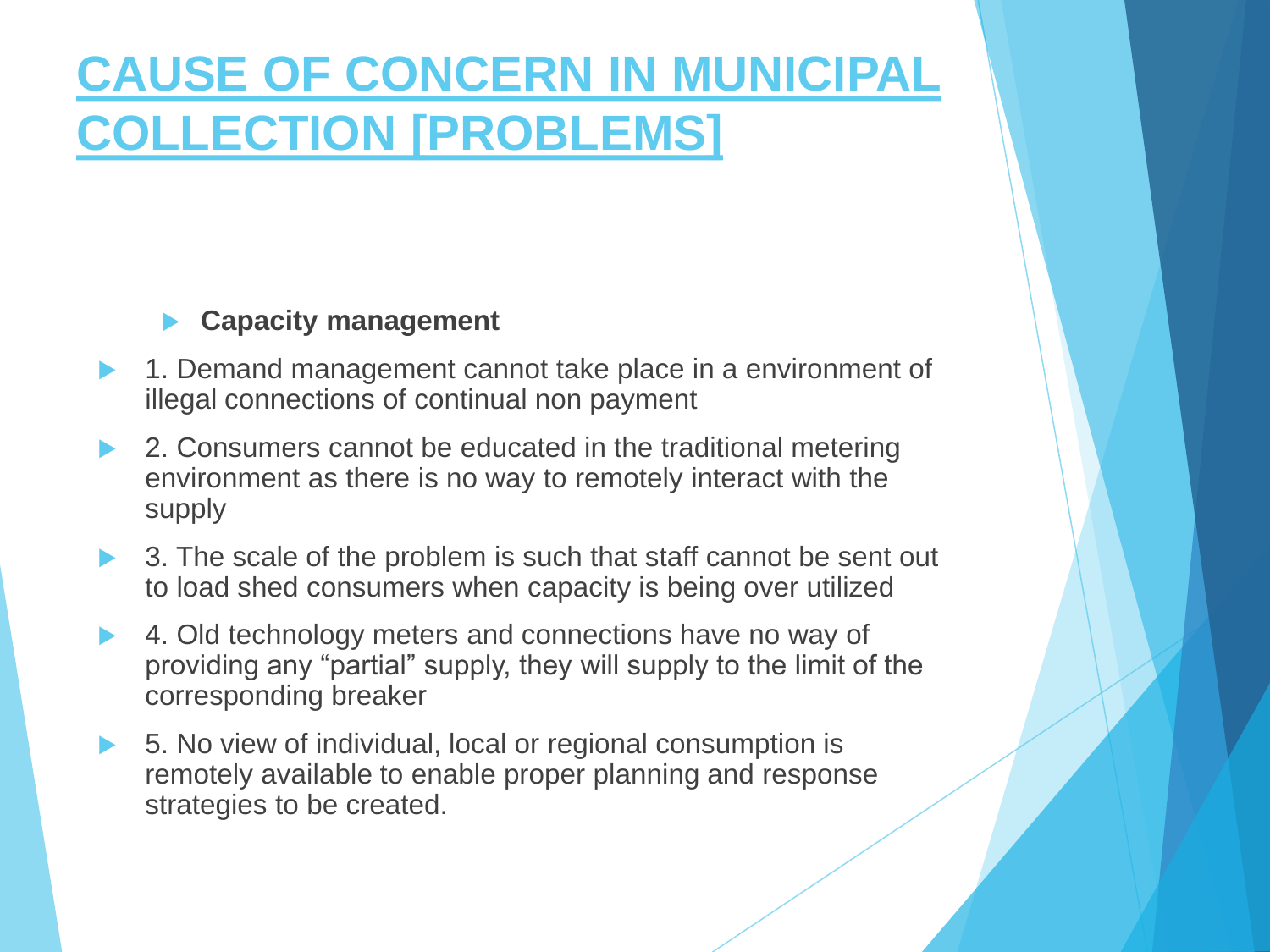### **CAUSE OF CONCERN IN MUNICIPAL COLLECTION [PROBLEMS]**

**Energy Shortfall in South Africa** 

The current energy shortfall in South Africa is exacerbated by no payment for services, effectively depriving electrical service providers the ability to service and maintain their networks. It also in-debts the service providers to the Primary suppliers such as Eskom limiting the available capital needed to expand supply capacity for National Growth. The other hidden costs include the cost of personnel to perform functions such as:

- 1. Debt Collection
- 2. Supply disconnection
- 3. Repair and maintenance to abused public supply infrastructure such as metering kiosks, meters and other supply systems. This includes damage due to overloaded supply points that result in expensive burnt out equipment.

#### **Unemployment in South Africa**

High numbers of unemployment affect the ability to pay for services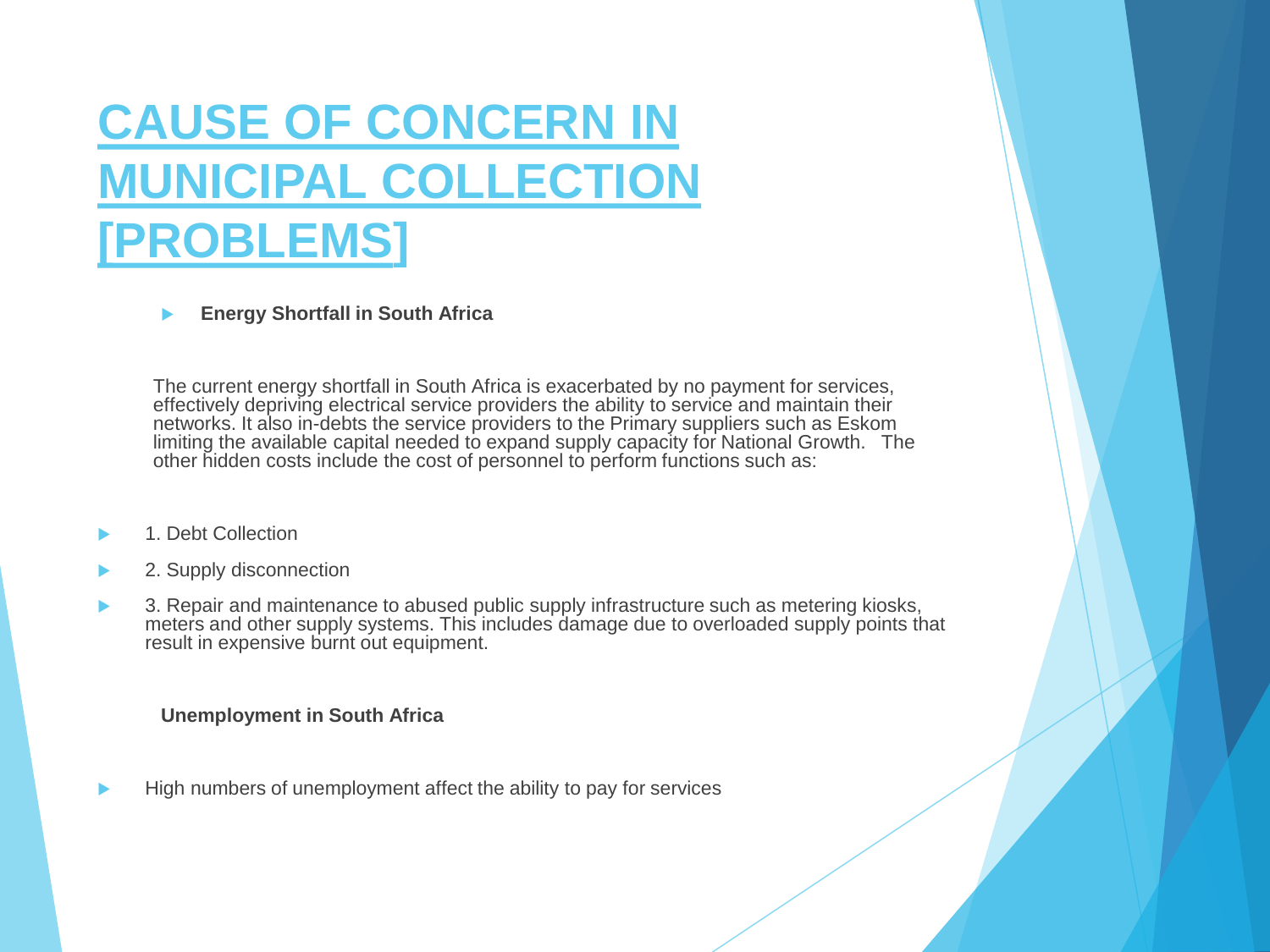### **New strategies and Opportunities to improve revenue by these objectives:**

- Improve customer service and indigent access free electricity without buying
- Improve voluntary compliance like project operation fix your leak and report copper theft
- Lower accounts receivable balances;
- Reduce bad-debt expenses by monitoring water and electricity interims and data validating
- Avoid costs associated with replacing or improving various disparate and antiquated information systems;
- Improve government reporting and transparency; and
- Consistent application of policies and business processes, including the application of interest on overdue accounts.
- Installation of litigation system of which is still failure of lot of municipalities
- Introduction of credit life insurance to reduces bad debt burden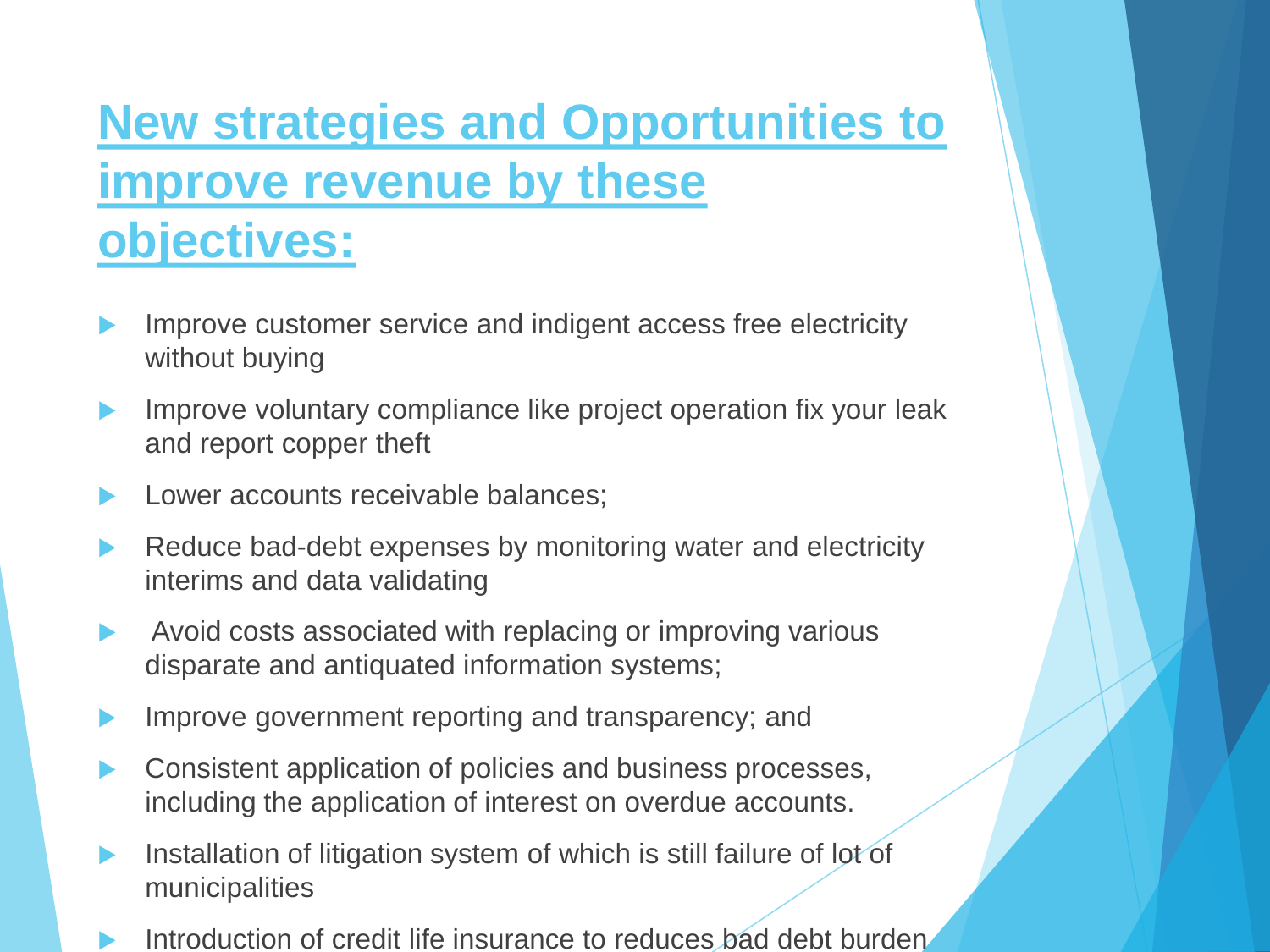### **New strategies and Opportunities to improve revenue by these objectives:**

 The municipality will envisage in future a new Revenue Recovery method of taking a shine to a not-so-new method of getting people to make debt arrangement online. Known as virtual debt collection, the process allows debtors to take care of what they owe without the stress or bother of dealing with harassing telephone calls or collection letters.

Instead, debtors can visit our website to work out a payment plan on their own schedule.

The method is resulting in increased collections for many companies, according to the industry. An industry survey found debtors preferred, 4 to-1, to handle their overdue accounts online and on their own instead of over the telephone with a real person.

From a business perspective, anything that improves on revenue gets attention and hope municipalities will follow suit. One aspect of virtual collection's popularity is that it is available 24 hours and seven days. The landscape is changing now, and people that had previously never been behind on their payments now find them in the collection space…and are not too happy about it.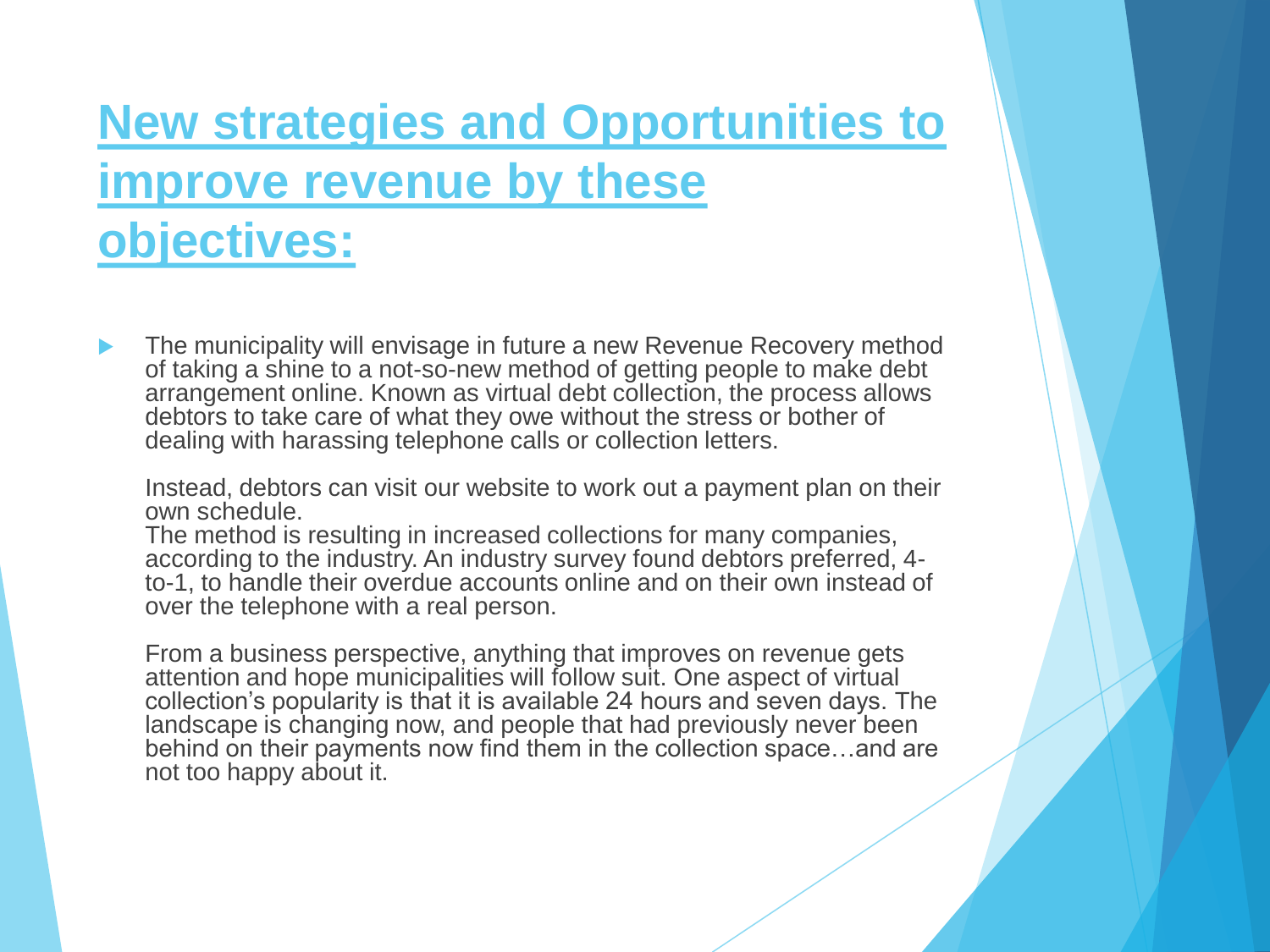### **Revenue Recovery: Monitoring and evaluation**

 The most effective way to recover revenue is at the consumer end of the Energy chain. Securing the metering phase of the delivery cycle is critical to avoid theft of limited energy & resources.

This is accomplished by:

- 1. Securely housing publicly exposed metering equipment.
- 2. Monitoring all metering equipment for tampering and bypass activities.
- 3. Monitoring all enclosures to detect tampering includ-ing unauthorized connections potentially facilitated by maintenance personnel.
- 4. Manage enclosure and system access to limit fraud and collusion.
- 5. Small projects like war against water leaks, interim readings and community road shows should not be underestimated as technics to enhance revenue.